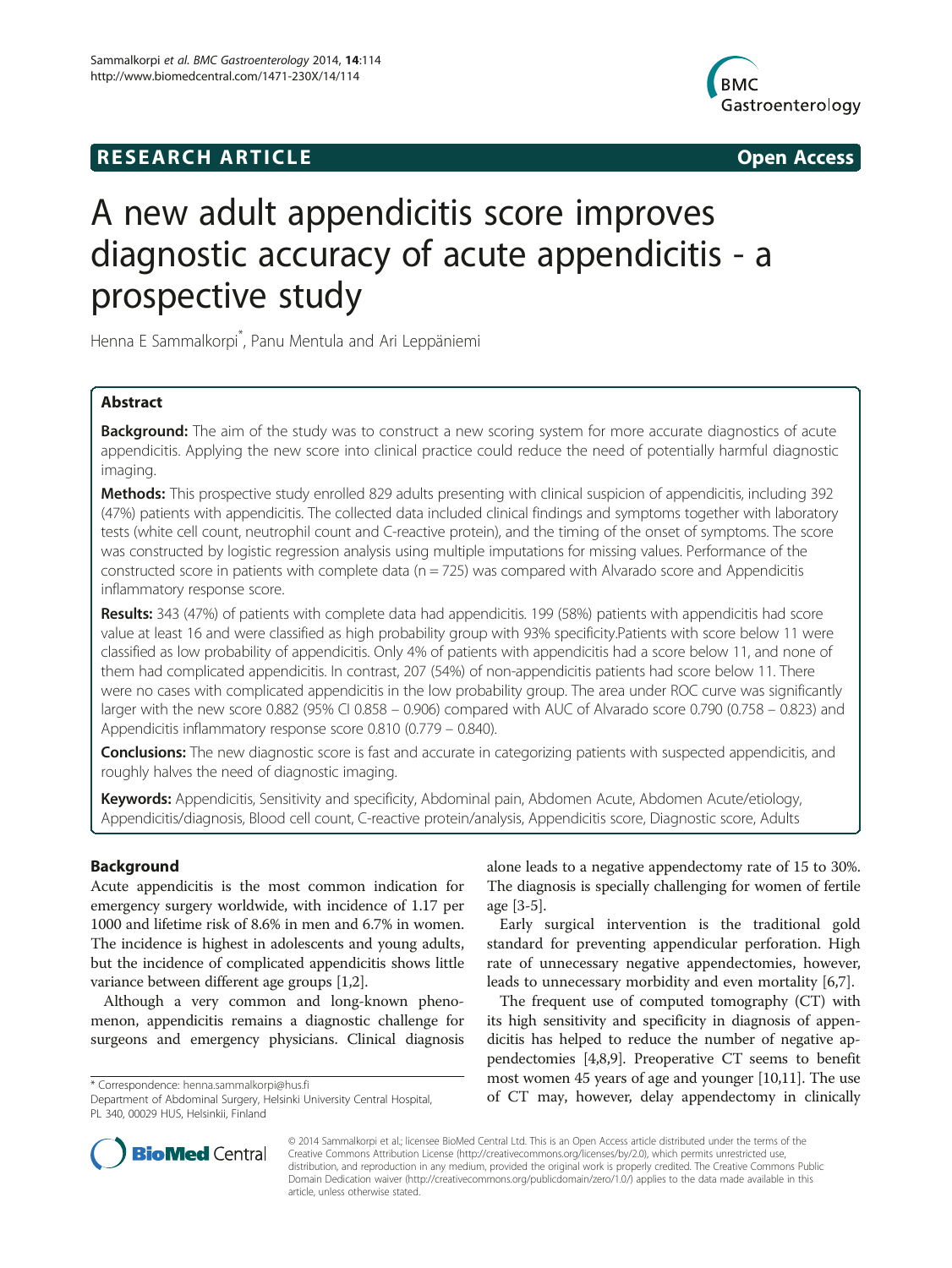typical cases of acute appendicitis, and therefore even elevate the risk for perforation [\[12,13](#page-6-0)]. Increased use of CT is associated with elevated risk of cancer especially in young patients, whose incidence of acute appendicitis is greatest [\[14](#page-6-0)].

Several scoring systems for diagnosing appendicitis already exist [\[15-21](#page-6-0)]. The best known is the Alvarado score.

An ideal scoring system would work as a tool that speeds up and increases the accuracy of decision-making, and at the same time reduces the need of potentially harmful and expensive imaging. Most of the existing diagnostic scores have the weakness of being originally based on retrospective data of patients with appendicitis, a small number of patients, or paediatric patients. In retrospective studies, a potential systematic bias involves ignoring the number and outcome of non-operated patients presenting with clinical suspicion of appendicitis. In children, in comparison to adults, the diagnostic limit of leukocyte count and differential diagnosis of acute abdominal pain vary, and depend on age [\[22,23](#page-6-0)].

The aim of this study, based on prospectively collected data of adult patients, was to design a new scoring system with easily available variables for more accurate diagnosis of acute appendicitis. The goal was to, on one hand, to recognize patients in need of urgent surgery without delay, and on the other hand, to avoid the unnecessary risks and costs of surgery in non-appendicitis patients. Additionally, the approach aims at avoiding unnecessary ionising radiation. Most importantly, patient's sex and the time passed since the onset of symptoms to physical examination and obtaining the blood samples is included in the new scoring system. Previous diagnostic scoring systems overlook these important considerations.

# Methods

# Patients

The data were prospectively collected over a period from January 18th 2011 to January 2nd 2012 in a large care facility providing both secondary and tertiary level of surgical care in Finland. During the data collection period 13396 surgical patients visited emergency department. All patients admitted into emergency department for suspected appendicitis or pain in the right lower abdominal quadrant (RLQ) were initially included into the study.

Surgeons with their level of experience varying from first year residents to experienced specialists collected the basic data for the construction of the score during the initial examination at the emergency department.

The collected data included clinical findings (tenderness in RLQ, guarding in RLQ, and body temperature), and symptoms (pain in RLQ, migration of pain, vomiting and anorexia), together with laboratory test results

(C-reactive protein (CRP), leukocyte count, proportion of neutrophils), as well as time passed between the onset of symptoms to clinical evaluation. In addition, the surgeons were requested to estimate the probability of appendicitis on clinical basis only with three-step scale: likely, possible, or improbable. Before this estimation, no diagnostic imaging was performed.

The research data consist of 829 data collection forms. Out of these patients 103 lacked neutrophil count, and one lacked CRP count. Results of imaging were evaluated by in-house radiology residents. Details of in-hospital delay, histological findings of the appendix, and final diagnoses were retrieved from a hospital patient data database.

Patients' medical records were reviewed after a minimum of 2 weeks after the admission to confirm the final diagnosis. If the patient was readmitted during these two weeks, and was diagnosed with acute appendicitis or appendicular abscess, the final diagnosis was classified as acute appendicitis.

The decision to operate was made by the surgeon on duty on the basis of clinical suspicion, after abdominal CT or ultrasound. No scoring systems were used during the data collection period. The optional diagnostic imaging performed as well as the surgical method for appendectomy (open or laparoscopic) was at surgeon's discretion. The diagnosis of acute appendicitis was based on histological examination showing transmural infiltration of neutrophils in the appendix. At the study hospital, all macroscopically normal appendices are invariably removed for histological examination if no other significant pathology is found during the operation. The operative procedures were therefore in all cases, where appendicitis was preoperatively suspected, registered as appendectomies - not as diagnostic laparoscopies. For the study, complicated appendicitis was defined as perforated appendix or appendicular abscess. Three patients with appendicular abscess were initially treated non-operatively and thus did not have histopathological diagnosis. They were classified as acute appendicitis based on CT findings.

No written informed consent for participation in the study was requested from participants because the study had no influence on the actual diagnostics or treatment of the patients. The data collection and research protocol was approved by the ethics board of Hospital District of Helsinki and Uusimaa.

# Construction of the diagnostic score

The diagnostic score for acute appendicitis was constructed by logistic regression analysis. Continuous laboratory values (CRP, leukocyte count and proportion of neutrophils) were categorized into 4 categories. Cut-off points for the categories were determined by using receiver operating characteristics (ROC) analysis. Cut-off for abnormal body temperature was determined using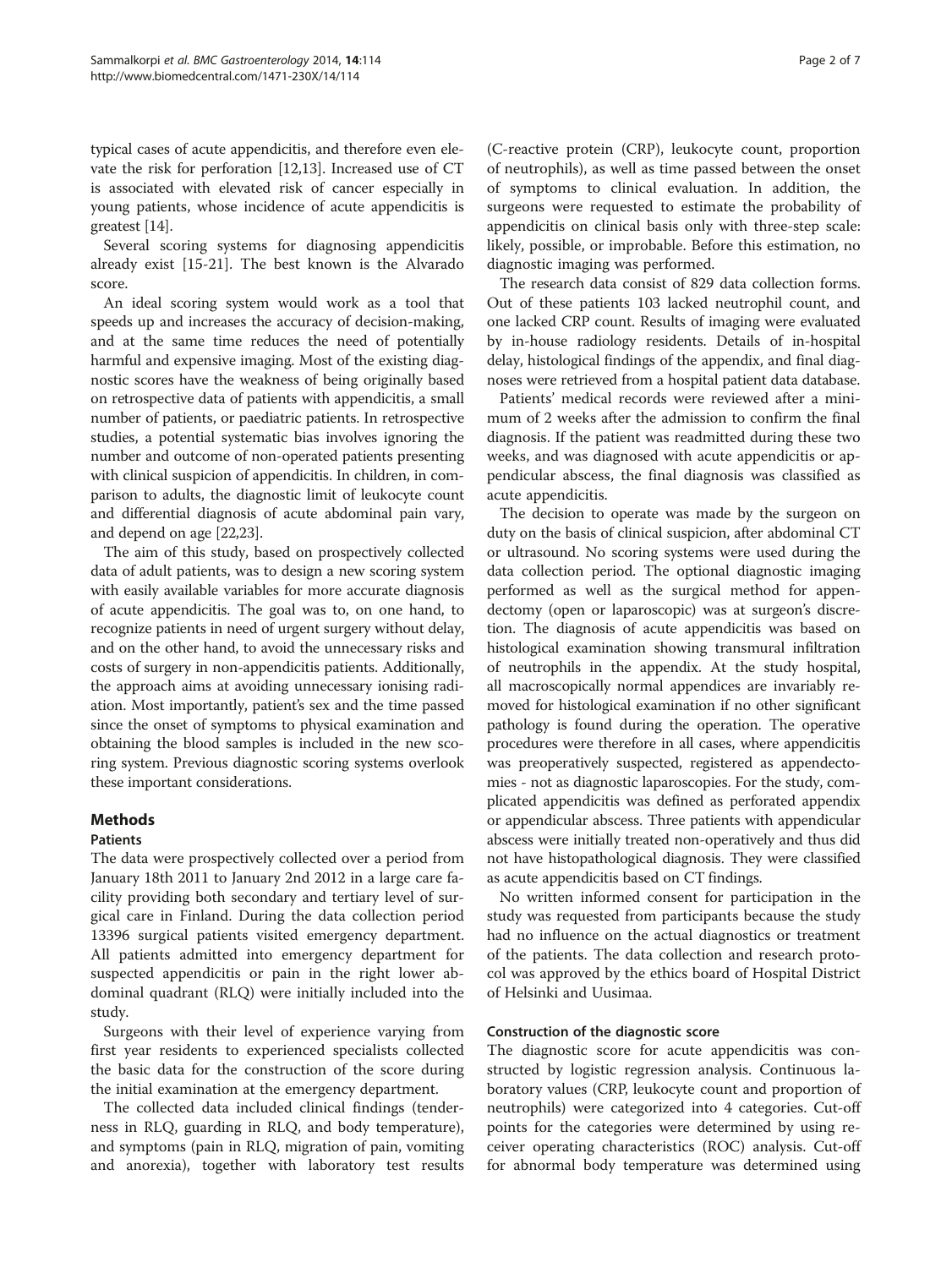ROC analysis. Because the distributions of CRP values were significantly different in patients with symptoms less than 24 hours and in patients with symptoms more than 24 hours the cut-off values for CRP were determined in these 2 subsets of patients separately. A multiple imputation for missing neutrophil and CRP data was done. A backward logistic regression analysis included all signs and symptoms, duration of symptoms and categorized laboratory values. Duration of symptoms was used as a variable and an interaction term with categorized CRP values. Being a fertile aged woman (16–49 years old) was included as a variable and an interaction term for all signs and symptoms. Final step of backward stepwise logistic regression with multiple imputed pooled data resulted in statistically significant factors for construction of the score. Points for the score were obtained from regression coefficients by multiplying by 2 and rounding to the nearest integer. Please see Additional file [1](#page-6-0) for a table of regression coefficients and the resulting points of the score.

# Evaluation of the score

For comparison Appendicitis Inflammatory Response score (AIR) [[16\]](#page-6-0) and Alvarado score [\[15](#page-6-0)] were calculated for each patient. The scores were compared by ROC analysis, and the area under ROC curve was determined. The score performance was also evaluated in three clinically different subsets of patients, i.e., in patients with low clinical suspicion, in patients with possible appendicitis and in patients with clinically high suspicion of appendicitis according to surgeons at the emergency department. When evaluating the accuracy of the initial decisions of the surgeons, the use of radiological examinations, final diagnosis and the time taken for decision to operate were considered.

# Statistical analysis

Statistical analysis was made with IBM® SPSS® Statistics 20.0 for Macintosh (IBM Corporation, Armonk, NY, USA). For the construction of the score backward stepwise logistic regression analysis was used with multiple imputation of missing values. The three different cut-off values in the analysis were determined using ROC analysis. The point where sensitivity and specificity were closest determined the first cut-off value. Other cut-off values included a point with both high sensitivity (over 90%) and at least 30% specificity, and another point with high specificity (over 85%) with at least 20% sensitivity. The cut-off value within these sensitivity and specificity limits was chosen where diagnostic odds ratio (positive likelihood ratio/negative likelihood ratio) was the highest. In case there was no point of high specificity within the sensitivity limit, the section of the ROC-curve with steepest slope determined the cut-off points. Accordingly, in

case of no point of high sensitivity within the predefined specificity limit, the section of the ROC curve with gradual raise determined the cut-off points. Patients with missing data were excluded from ROC analysis and from analysis of diagnostic performance. Different scores were compared by ROC-analysis. The diagnostic performance of the new score was compared with initial clinical diagnoses in three clinical subsets of patients using McNemar's test.

# Results

## Patients

Of the 829 study patients, 393 (47.4%) had appendicitis. Other diagnoses included non-specific abdominal pain for 259 patients, urinary tract infection for 29, acute gastroenteritis for 24, acute diverticulitis for 19, ovarian cyst for 17, gynecological infections for 11, and acute cholecystitis for 9. Other specific diagnoses were found in 68 patients.

Altogether 477 (57.5%) appendectomies were performed out of which 87 (18.2%) were negative. Twenty-nine (3.5%) patients underwent surgery for other indications and 323 (39.0%) patients were managed non-operatively including 3 patients with appendicular abscess (Table [1\)](#page-3-0).

# Diagnostic performance of the score

The Adult Appendicitis Score variables and the respective score points are presented in Table [2](#page-3-0). The complete score was calculated for 725 patients with full patient data. Of these patients, 343 had appendicitis. Based on the chosen cut-off values in the ROC analysis, patients were classified into three groups corresponding to probability of appendicitis: high  $(≥16$  points), intermediate  $(11–15 \text{ points})$ , and low  $(0–10 \text{ points})$ .

The score classified 227 patients into the high probability group. This group comprised 199 appendicitis patients and 28 false positives, providing 92.7% specificity in the high probability group. Of all 343 appendicitis patients, 58.0% were classified into the high probability group.

Within the high probability group, patients with 18 points or more represent a subgroup of extra high probability of appendicitis. In this subgroup including 95 (27.7%) of the 343 appendicitis patients, the specificity was 97.6%, with positive likelihood ratio of 11.5 (Table [3\)](#page-3-0).

277 patients (38.2%) were classified into the group of intermediate probability, and 130 (46.9%) of these patients had appendicitis.

Finally, 221 patients (30.5%) scored low probability of appendicitis. Of them, 14 patients had appendicitis (6.3%), including no cases of complicated appendicitis.

The new score was compared to the Alvarado-score and the AIR-score using ROC analysis and area under ROC curve (AUC). In this comparison, the new score had significantly better value of AUC than the others,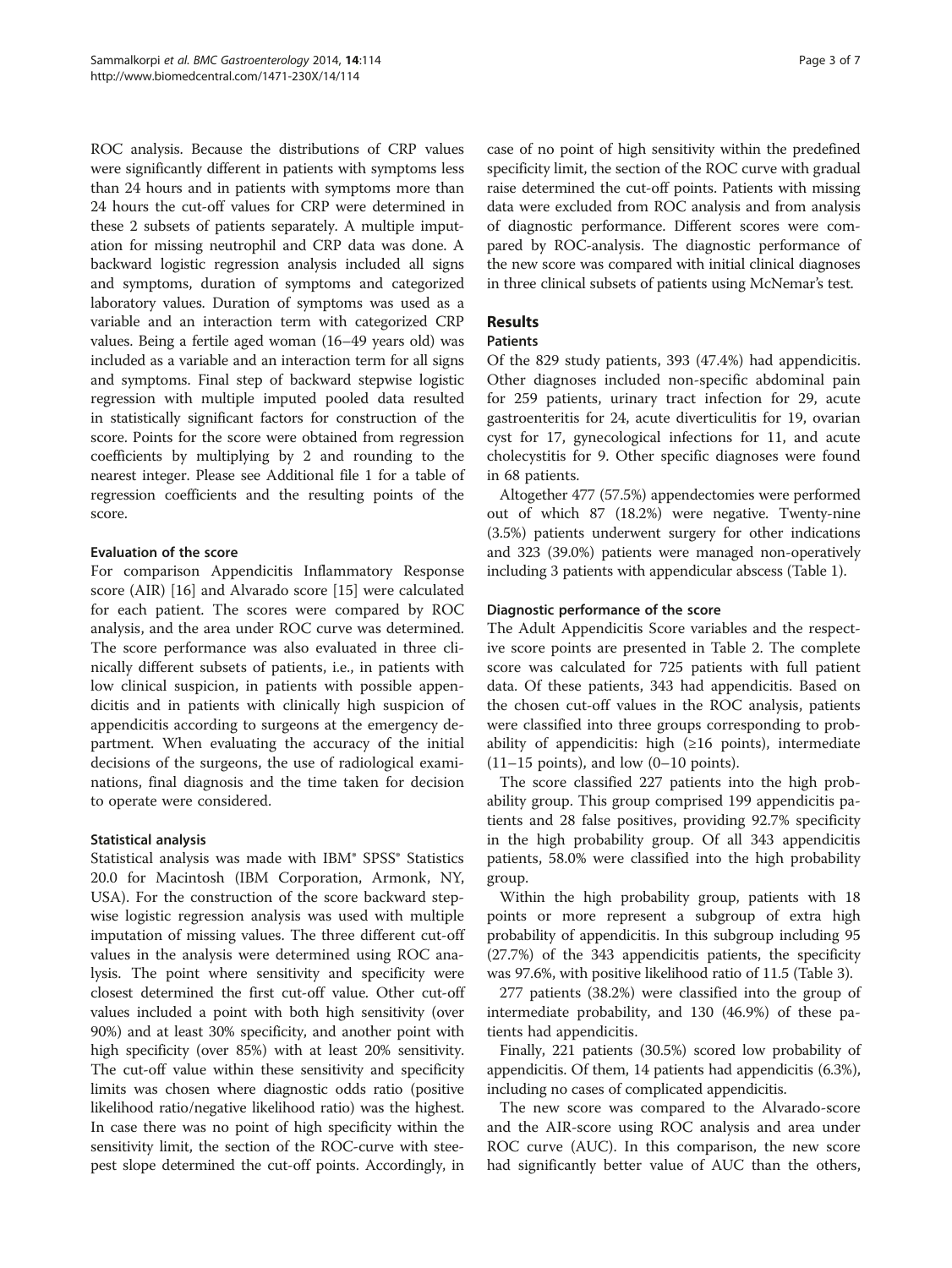# <span id="page-3-0"></span>Table 1 Patients' characteristics

|                                           | All               | Women             | Men               |
|-------------------------------------------|-------------------|-------------------|-------------------|
| All patients                              | 829               | 483               | 346               |
| Age - median, interguartile range (range) | 32, 25-47 (16-97) | 31, 24-47 (16-97) | 33, 26-47 (16-83) |
| Operative treatment                       | 506 (61.0%)       | 272 (56.3%)       | 234 (67.6%)       |
| Patients with appendicitis                | 392 (47.3)        | 185 (38.3)        | 207 (59.8)        |
| Complicated appendicitis                  | 94 (24.0)         | 50 (27.0)         | 44 (21.3)         |
| Non-appendicitis patients                 | 437 (52.7)        | 298 (61.7)        | 139 (40.1)        |
| Operated on for suspected appendicitis    | 88                | 67                | 21                |
| Therapeutic operation*                    | 8(1.8)            | 7(2.3)            | 1(0.7)            |
| Operated on for other indications         | 29(6.6)           | 21(7.0)           | 8(5.8)            |
| Non-operative management                  | 320 (73.2)        | 210 (70.5)        | 110(79.1)         |

\*Other diagnosis than acute appendicitis in histopathological examination e.g. tumor of the removed appendix.

indicating improved ability of the new score to correctly classify those with and without appendicitis (Figure [1](#page-4-0)). Using cut-off values of each scoring system chosen by authors in original articles, the diagnostic odds ratio (DOR) was clearly best for the new score (Table 3).

#### Clinical diagnostics

In the score population  $(n = 725)$ , based on the initial physical examination in the emergency care unit, the on-duty surgeons considered appendicitis to be likely in

|  |  | <b>Table 2 Adult appendicitis score</b> |  |
|--|--|-----------------------------------------|--|
|--|--|-----------------------------------------|--|

| <b>Symptoms and findings</b>    |                      | Score          |
|---------------------------------|----------------------|----------------|
| Pain in RLQ                     |                      | $\overline{2}$ |
| Pain relocation                 |                      | $\mathfrak{D}$ |
| RLQ tenderness                  |                      | $3/1*$         |
| Guarding                        | Mild                 | 2              |
|                                 | Moderate or severe   | $\overline{4}$ |
| Laboratory tests                |                      |                |
| Blood leukocyte count $(x10^9)$ | $>$ = 7.2 and <10.9  | 1              |
|                                 | $>$ = 10.9 and <14.0 | 2              |
|                                 | $>$ = 14.0           | 3              |
| Proportion of neutrophils (%)   | $> 62$ and $< 75$    | $\mathfrak{D}$ |
|                                 | $>$ = 75 and < 83    | 3              |
|                                 | $>$ = 83             | $\overline{4}$ |
| CRP (mg/l), symptoms < 24 h     | $>$ = 4 and <11      | $\overline{2}$ |
|                                 | $>$ = 11 and <25     | 3              |
|                                 | $>$ = 25 and <83     | 5              |
|                                 | $>= 83$              | 1              |
| CRP (mg/l), symptoms > 24 h     | $>$ = 12 and $<$ 53  | $\overline{2}$ |
|                                 | $>$ = 53 and <152    | $\mathfrak{D}$ |
|                                 | > 152                | 1              |

RLQ - the right lower abdominal quadrant.

\*Men and women age 50+/women, age 16–49.

241, possible in 355, and improbable in 129 patients. Of those 241 patients considered likely appendicitis, 188 (78.0%) had appendicitis. Of the 355 considered possible appendicitis patients 145 (40.8%), and of the 129 considered improbable appendicitis patients, 10 (7.8%) turned out to have appendicitis. Among 241 patients considered likely appendicitis, 142 (58.9%) patients had score 16 or higher. Out of these patients 133 (93.7%) had appendicitis. Whereas in 99 patients with clinically considered likely appendicitis but score below 16, only 55 (55.6%) patients had appendicitis. Eighty-one (22.8%) out of 355 patients with clinically considered possible appendicitis had score 16 or higher. Sixty-three (77.8%) out of these had appendicitis.

A total of 421 patients were operated on for suspected appendicitis, comprising of 207 patients in the high probability category according to the new score, 176 in

Table 3 (4) Comparison of new score, appendicitis inflammatory response (AIR) score and Alvarado-score in the diagnosis of acute appendicitis

|                | Sensitivity (%) | Specificity (%) LR+ |      | LR-   | <b>DOR</b> |
|----------------|-----------------|---------------------|------|-------|------------|
| New score      |                 |                     |      |       |            |
| > 11           | 95.9            | 54.2                | 2.1  | 0.076 | 27.7       |
| > 16           | 58.0            | 92.7                | 7.9  | 0.45  | 17.5       |
| > 18           | 27.7            | 97.6                | 11.5 | 0.74  | 15.6       |
| AIR-score      |                 |                     |      |       |            |
| $>$ = 5        | 83.1            | 63.1                | 2.3  | 0.27  | 8.4        |
| > 9            | 14.6            | 97.1                | 5.0  | 0.88  | 5.7        |
| Alvarado-score |                 |                     |      |       |            |
| > 4            | 98.0            | 27.7                | 1.4  | 0.072 | 18.8       |
| $> = 7$        | 68.8            | 76.4                | 2.9  | 0.41  | 7.1        |
| > 9            | 27.4            | 94.2                | 4.7  | 0.77  | 6.1        |
|                |                 |                     |      |       |            |

LR + − positive likelihood ratio.

LR- – negative likelihood ratio.

DOR – diagnostic odds ratio.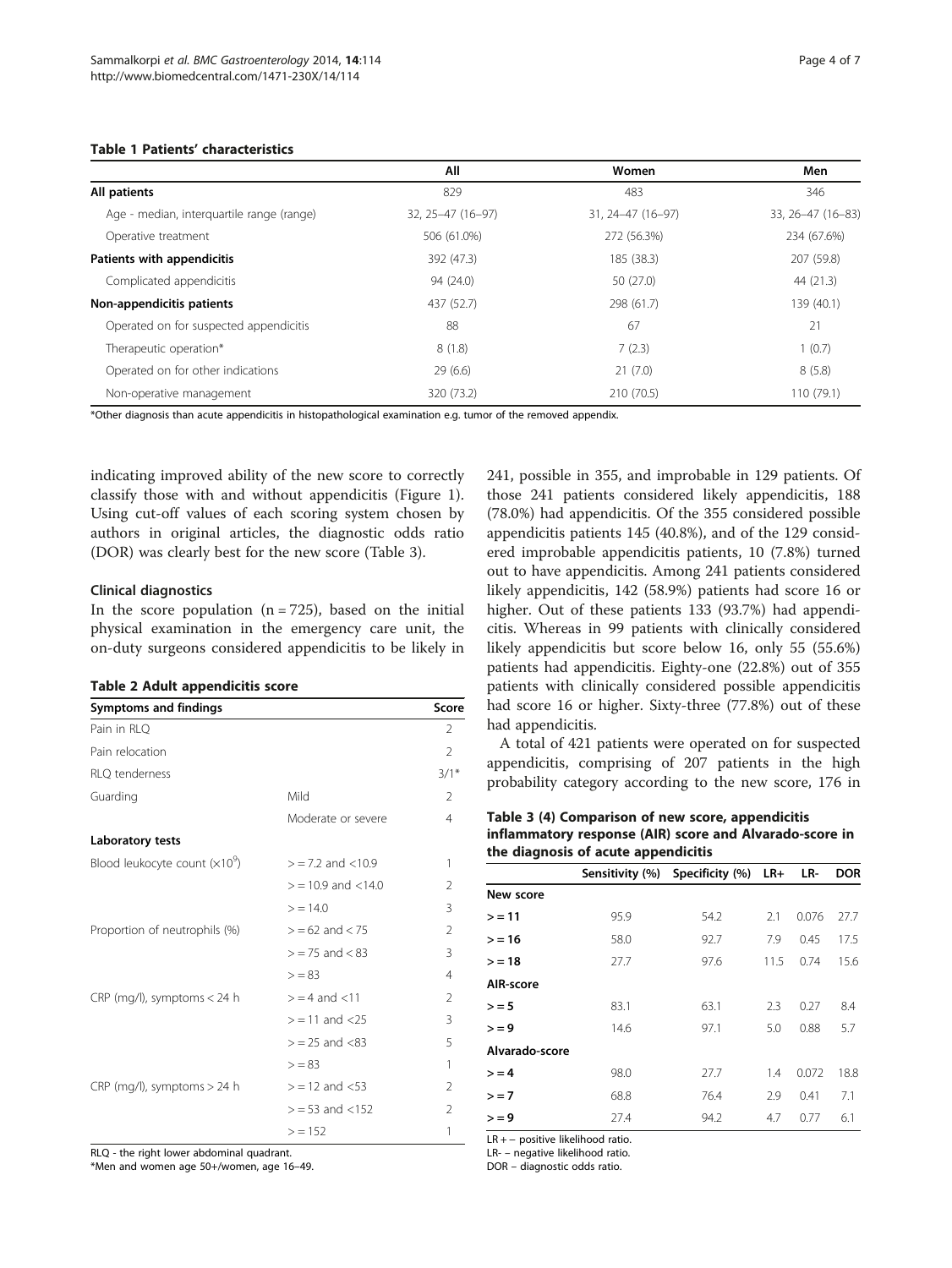<span id="page-4-0"></span>

the intermediate probability group, and 38 in the low probability group. Of the appendectomies in the high probability group, 4.3% (9 of 207), in the intermediate probability group 27.2% (48 of 176), and in low probability group 63.1% (24 of 38) were negative.

The performance of the new score was compared to the performance of diagnostics after the initial physical examination only, within 6 hours of the initial physical examination, and within 24 hours of the initial examination. In all three comparisons, scoring 16 or higher with the new score had significantly better specificity (Table 4).

# CT

In the score population ( $n = 725$ ), altogether 152 patients (20.9%) underwent CT. Based on the new score, 48 of them were in the high probability group, 69 in the intermediate probability group, and 35 in the low probability group. In-house radiology residents found 69 cases of

appendicitis. Of all CT-scans performed, 6 resulted in false positives, and 3 false negatives, for appendicitis.

Sensitivity of CT was in the score population 95.5%, and specificity 93.0%.

# **Discussion**

The new Adult Appendicitis Score classified half of the actual appendicitis patients in high probability group, with specificity comparable to CT, and better than actual diagnostics at the emergency department. Nearly one third of patients with appendicitis were classified as in the extra high probability group. Specificity in this group was superior to specificity of CT in our study population, and superior or comparable to specificity of CT overall [[24](#page-6-0)]. Only few patients with appendicitis, among them no complicated cases, were classified into the low probability group.

The new score was in our study population superior to previously published Alvarado Score, AIR-score, and decisions surgeons made based on physical examination and diagnostic imaging. The difference to other scoring systems and the resulting improved diagnostic performance is based on well-known features of appendicitis; our score is the first to take into account the differences in diagnostics between sexes, and also the first to take into account the time passed between the onset of symptoms and taking the laboratory samples. In addition, strength of the new score is its being based on prospectively collected data of all patients with RLQ-pain, not only those operated on for suspected appendicitis.

Compared to the new score, AIR-Score classified only a small minority of patients (8.4%) into high probability category, and therefore the need of diagnostic imaging, consultations, and further observation (or the rate of negative appendectomies) remains the same as without scoring. Alvarado-score classifies nearly half of all patients into the high probability category. In this category, however, diagnostic accuracy of the Alvarado-score reaches neither the accuracy of overall clinical diagnostics nor the accuracy of the new score. In the original publication of the AIR-score, the AIR-score performed better than in our study population. The reason for this

Table 4 Comparison of the new score and clinical diagnostics

| Assessment of appendicitis                                            | Sensitivity (%) | Specificity (%) | p-value for sensitivity* | p-value for specificity** |
|-----------------------------------------------------------------------|-----------------|-----------------|--------------------------|---------------------------|
| At clinical examination <sup>†</sup>                                  | 54.8            | 86.1            | 0.363                    | 0.002                     |
| At 6 h from clinical examination <sup><math>\overline{a}</math></sup> | 55.4            | 86.6            | 0.529                    | 0.007                     |
| Within the first 24 hours                                             | 98.5            | 78.4            | < 0.001                  | < 0.001                   |
| $Score > = 16$                                                        | 58.0            | 92.7            |                          |                           |

\*Comparison with sensitivity of the new score > =16 (McNemar test).

\*\*Comparison with specificity of the new score > =16 (McNemar test).

† High probability of appendicitis based on clinical examination alone.

‡ Clinical diagnosis of appendicitis within 6 h from clinical examination.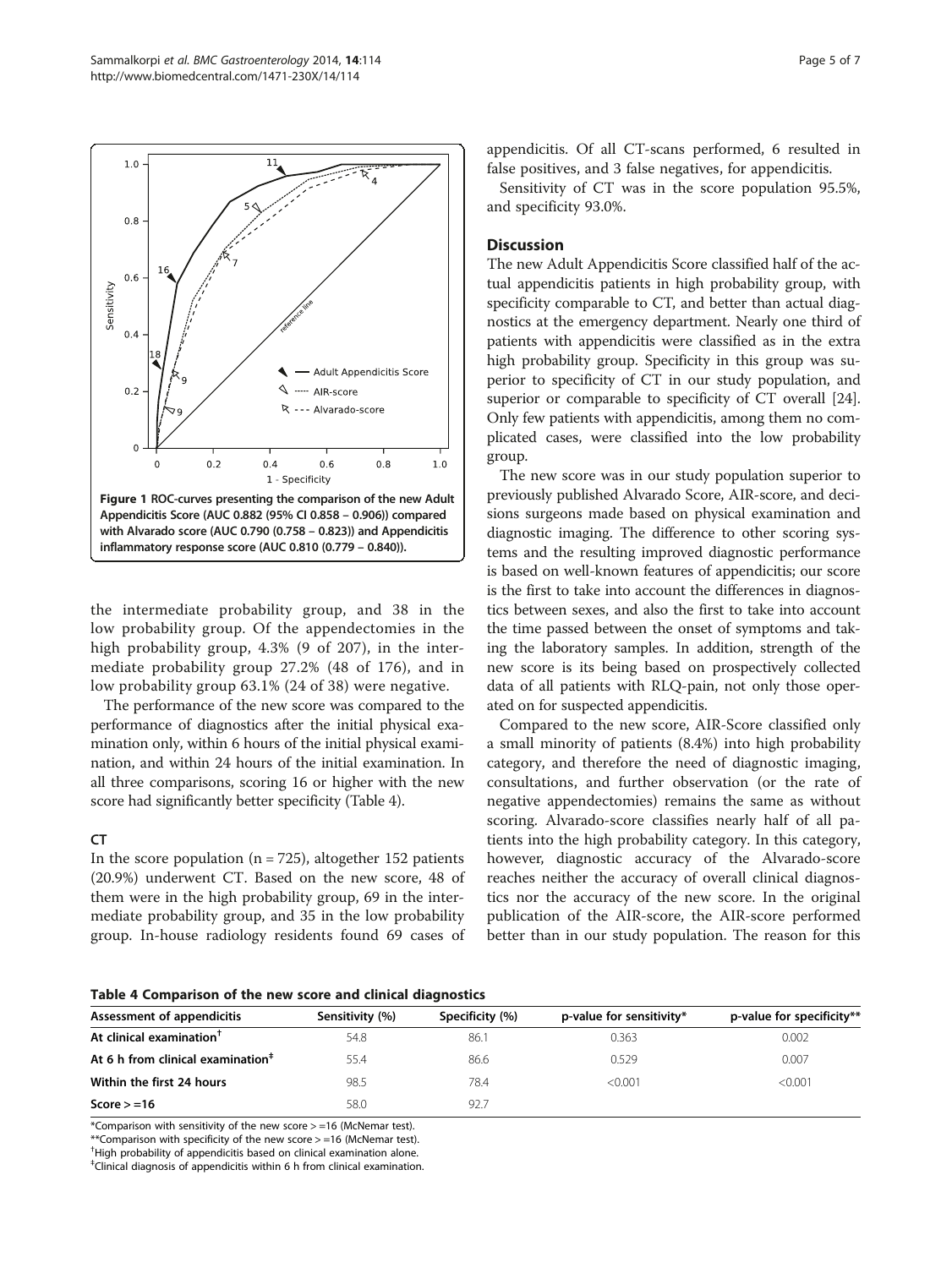could be in different age distribution or otherwise different inclusion criteria of patients.

Notably, the decisions to operate based on physical examination only result in a high rate of negative appendectomies [\[3](#page-6-0)-[5\]](#page-6-0). A negative appendectomy can lead to severe morbidity and even mortality. Even without complications it is associated with unnecessary disability and costs.

The increasing use of CT has helped to reduce the amount of negative appendectomies. Not all emergency care units have 24-hour availability of CT, whereas in some units, nearly all patients suspected of appendicitis undergo CT [[4\]](#page-6-0). The results of this study indicate, that many of these CT-scans, as well as referrals to units with 24-hour CT, could be avoided using the new scoring system.

In the study hospital CT, ultrasound, and magnetic resonance imaging are available at all times, but are traditionally not frequently used in diagnostics of acute appendicitis.

With the new score, the majority of the patients were classified in either the high or the low probability group, and the clear separation of likelihood reduces the need for diagnostic imaging significantly. CT and ultrasound are known to have least benefit for patients with highest and lowest probability of appendicitis [[24\]](#page-6-0). Furthermore, the risks of radiation should be carefully considered in clinical practice; appendicitis is especially common in young people, where accumulated ionizing radiation doses provide greatest total risk over lifetime.

In a comprehensive review on radiation doses and involved cancer risk, gender-averaged percentage lifetime radiation-attributable cancer risk from a single abdominal CT-scan was estimated 0.06% for a 25 year old patient. Clinical practice guidelines and selective imaging strategies for diagnosis of paediatric appendicitis were used in this review as an example of possible means to reduce CT usage [[14](#page-6-0)].

Ultrasound is a safe, radiation-free method, but gives inferior differentiation of appendicitis compared to CT. In a review of CT versus graded compression US in the diagnostics of acute appendicitis the mean respective sensitivities of CT and ultrasound were 91% and 78%, and the respective specificities 90% and 83% [[24](#page-6-0)].

Results of our study are promising; the new score can easily be adopted for clinical practice, providing a significant speed up, and reduction of morbidity as well as cost. All the variables are easily available for the score, and the counting itself can be performed with a computer or a regular calculator. To make scoring even easier, it would be simple to develop a web-based application suitable for counting the score.

Patients in the subgroup of extra high probability (score ≥18) could be scheduled to surgery without any further investigations or follow-up. In high probability group (score ≥16), diagnostic accuracy improved when clinical assessment was taken into account. Accuracy was best when score results and the actual diagnostics were combined. When both the score and the surgeon suggested surgery, half of all appendicitis patients were recognised with rate of negative appendectomies as low as 4.3%.

In the group of intermediate probability for appendicitis (11–15 points), the study shows that all patients would need further examinations. This is the group of patients that benefits most from imaging, in-hospital follow-up and gynaecological consultations; nearly half of them have appendicitis, and many of them are in need of treatment for other reasons.

Patients in the low probability group may need further observation, imaging, or consultations for some other reasons than suspected appendicitis. They may also have appendicitis, but this is not a frequent cause for their discomfort. If after physical examination and laboratory tests no serious concerns exist, these patients can be discharged.

Of the 829 patient data sets collected for this study, 103 lacked neutrophil counts and one lacked CRP. Neutrophil count was not routinely checked for every patient with abdominal pain in the care unit where this study was performed and thus was easily omitted by the surgeons. Some patients with RLQ pain were not included in the study for non-compliance of a minority of the surgeons, i.e., no returned data forms. This bias is not systematic because, e.g., time of admission did not affect inclusion of patients, but instead depended on the appointed surgeon.

Scoring for diagnosing appendicitis is fast and easily available to all physicians involved in treatment of abdominal pain patients. Some limitations can, however, weaken the accuracy of the new score; patients may have difficulty in defining the time of onset of symptoms, and physician's report on the severity of guarding can be uncertain with inexperienced providers.

The study was performed in a single surgical center, and only adult patients were included. Validation of the new score in another prospective patient material, especially in another surgical unit, would make the score more reliable for clinical use.

# **Conclusions**

The new Adult Appendicitis Score presented here differs from previous scoring systems by taking into account the important effects of gender and duration of symptoms. It helps to categorize patients accurately into three different groups. In addition to the majority of patients that can be safely discharged from the emergency department or assigned directly to surgery, it identifies a group (38% of all patients) that would benefit from further diagnostic studies such as CT.